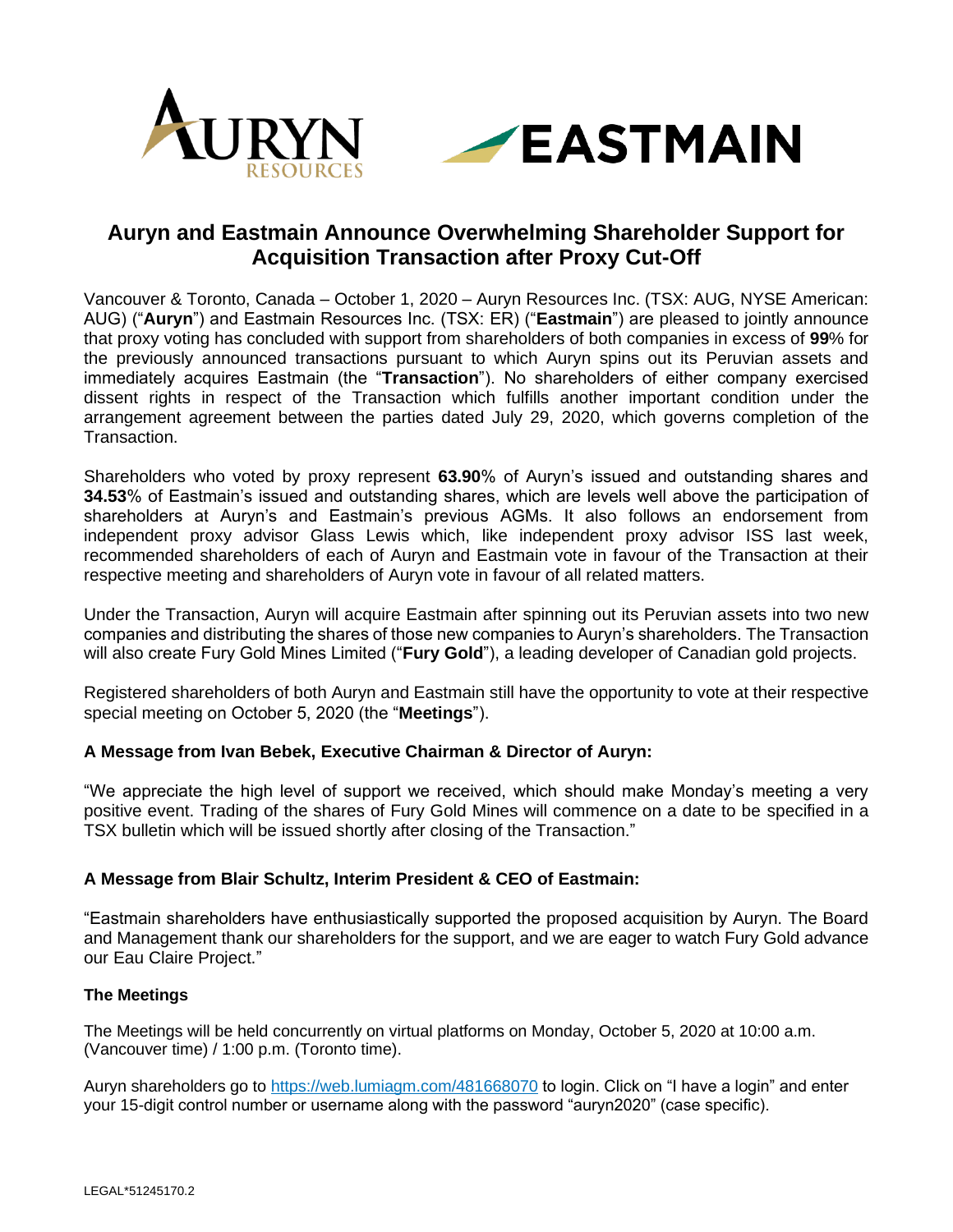Eastmain shareholders go to AGM Connect at [www.agmconnect.com/eastmain2020](http://www.agmconnect.com/eastmain2020) to join.

Further details regarding the Transaction, including its principal completion conditions can be found in each of Auryn's and Eastmain's management information circulars dated September 3, 2020 and filed under each of their profiles at [www.sedar.com.](http://www.sedar.com/)

ON BEHALF OF THE BOARD OF DIRECTORS OF AURYN RESOURCES INC.

*Ivan Bebek* Executive Chairman and Director

ON BEHALF OF THE BOARD OF DIRECTORS OF EASTMAIN RESOURCES INC.

*Blair Schultz* Interim President and CEO

For further information please contact:

Auryn Resources Natasha Frakes, Manager of Corporate Communications 778-729-0600 [info@aurynresources.com](mailto:info@aurynresources.com)

Eastmain Resources Blair Schultz, Interim President and CEO 647-347-3735 [bschultz@eastmain.com](mailto:bschultz@eastmain.com)

## **About Auryn**

Auryn Resources Inc. is a technically-driven, well-financed junior exploration company focused on finding and advancing globally significant precious and base metal deposits. Auryn built a portfolio of six projects in Canada and Peru containing gold, silver and copper resources and exploration targets. On July 29, 2020, Auryn announced its intention to spin out its Peruvian assets into two new companies and acquire Eastmain, creating a Canadian gold-focused exploration and development company to be renamed as Fury Gold Mines Limited. Auryn's two flagship Canadian properties are the Committee Bay gold project in Nunavut and Homestake gold project in British Columbia for which an amended preliminary economic assessment was filed effective June 24, 2020. Upon closing of the Transaction, Fury Gold's three core assets will comprise of Eau Claire in Québec, Committee Bay and Homestake Ridge. Auryn shareholders, invested prior to the completion of the Transaction, will become shareholders of Fury Gold and will also receive shares in the two new Canadian spin out companies, one holding the Sombrero copper-gold project, and the other holding both the Curibaya silver-gold project and Huilacollo gold project. Auryn's technical and management teams have an impressive track-record of successfully monetizing assets for all stakeholders and local communities in which it operates. Auryn conducts itself to the highest standards of corporate governance and sustainability. For more information on Auryn and the Transaction, please visit [www.aurynresources.com.](http://www.aurynresources.com/)

## **About Eastmain**

Eastmain is a Canadian exploration company operating in the Eeyou Istchee emerging James Bay gold camp in Québec. Eastmain holds a 100%-interest in the Clearwater Property, host of the Eau Claire Project, for which it issued a Preliminary Economic Assessment in May 2018, and the Percival Discovery made in November 2018. Eastmain is also the operator of the Éléonore South Joint Venture, located immediately south of Newmont's Éléonore Mine, which hosts the Moni/Contact Trend Discovery (2017).

**Auryn Resources Inc.** TSX: AUG NYSE American: AUG www.aurynresources.com

**Eastmain Resources Inc.** TSX: ER www.eastmain.com